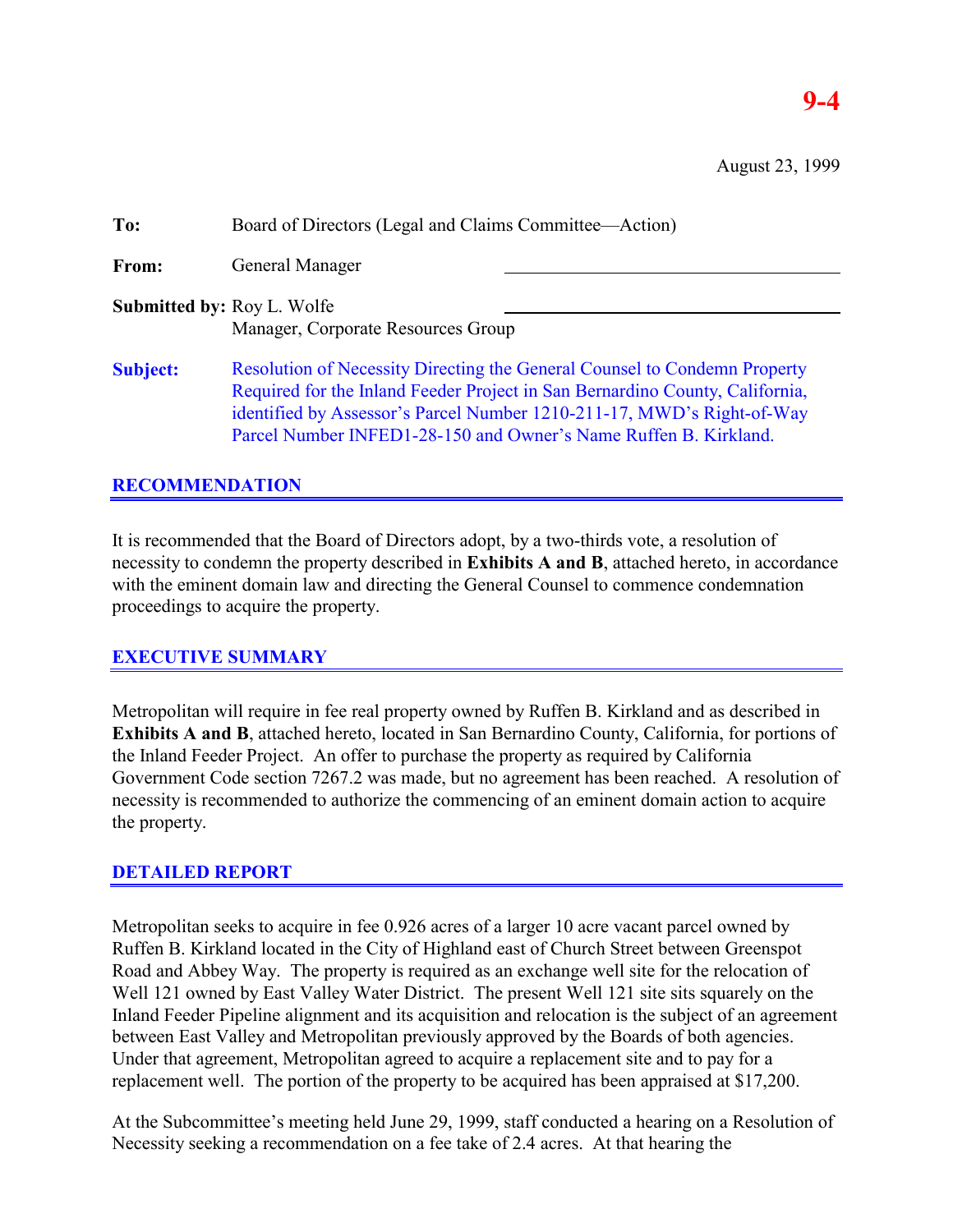Subcommittee recommended that staff review the necessity for the 2.4 acres. Staff reviewed the necessity for the fee take and recommended to the Subcommittee a lesser fee take of 0.926 acres. East Valley Water District has agreed that the recommended take would be sufficient for its well relocation.

On August 4, 1999, a notice of intention to adopt a resolution of necessity and for an opportunity to appear and be heard before the Subcommittee on Real Property and Asset Management on August 24, 1999, as to the necessity for the Project and the taking of the property was served on the property owner. The Eminent Domain Law requires an owner to provide a written request for a hearing within 15 days after the notice was served to be entitled to a hearing on the adoption of a resolution of necessity. No written request was received. A written summary of the hearing and the recommendation of the Subcommittee on Real Property and Asset Management as to whether the Board should adopt a resolution will be provided to the Board and the property owner, if he appears before the Subcommittee.

Transmitted herewith is the **form of resolution** declaring the necessity of the Project and the acquisition of the property described in **Exhibits A and B,** attached thereto, and directing the General Counsel to commence condemnation proceedings in San Bernardino County to acquire the temporary easements.

On February 9, 1993, your Board certified that the Final Environmental Impact Report for the Inland Feeder Project had been completed in compliance with the California Environmental Quality Act (CEQA) and the State Guidelines, and that it had reviewed and considered the information contained in that document. Your action on the subject resolution is therefore in compliance with CEQA. No further environmental documentation or review is necessary for your Board to act on this request.

ks

## **Attachment 9-4A**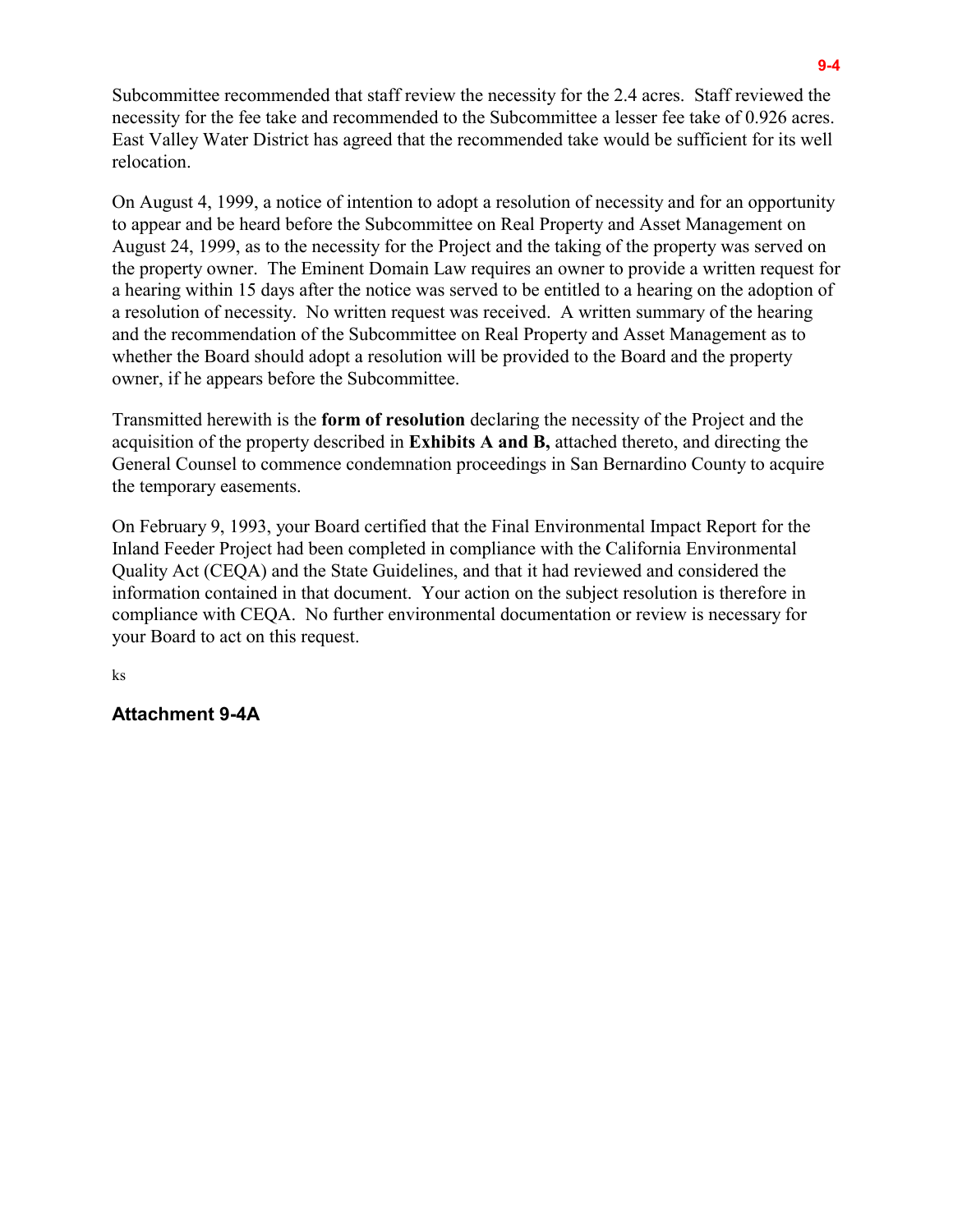#### **Attachment 9-4A**

## SUMMARY OF HEARING AND RECOMMENDATION OF THE SUBCOMMITTEE ON REAL PROPERTY AND ASSET MANAGEMENT REGARDING ADOPTION OF A RESOLUTION OF NECESSITY TO CONDEMN PROPERTY FOR THE INLAND FEEDER PROJECT

On August 24, 1999, at the offices of The Metropolitan Water District of Southern California, located at 700 South Alameda Los Angeles, California, Room 2-145 at 11:30 a.m., a hearing was held by the Subcommittee on Real Property and Asset Management of the Board of Directors. Subcommittee Chairman Edward C. Little presided. The Subcommittee was called to order and a quorum was present.

Senior Deputy General Counsel Lauren Brainard advised the Subcommittee that it has been delegated the authority by Metropolitan's Board of Directors to hold the hearing required by law as a prerequisite to the adoption of a resolution of necessity to acquire property through the exercise of the eminent domain power. The purpose of the hearing is to allow the Subcommittee to make a determination regarding whether the public interest and necessity require the proposed Project, whether the Project is planned or located in the manner that will be most compatible with the greatest public good and the least private injury, and whether the property to be acquired is necessary for the Project.

Brainard further advised the Subcommittee that an offer to purchase the property has been made to the owner in accordance with the law. The owner was provided with written notices of the hearing, but no request to appear was received and no appearance was made. A resolution is being sought at this time to assure timely possession as needed. Mr. Brainard made a presentation regarding the Inland Feeder Project, and identified the subject take as a 0.926 fee needed as a substitute property for relocation of a well site for East Valley Water District. In February, the Board approved an exchange arrangement where by Metropolitan would relocate a well owned by East Valley Water District. Mr. Brainard further advised that, pursuant to this Subcommittee's recommendation, what was originally a 2.4-acre take was reduced to 0.926 acres and is valued at \$17,200. Mr. Brainard further advised that staff has been in contact with Mr. Kirkland and there is a possibility this will settle. Mr. Brainard advised the Subcommittee that the southern portion of the 0.926 acres was needed to assure access from Abbey Way to the well site, which is the only portion suitable for the well relocation, the property to the east being sensitive habitat. All other potential sites were either technically or financially not feasible.

The Subcommittee voted to recommend adoption of the resolution of necessity.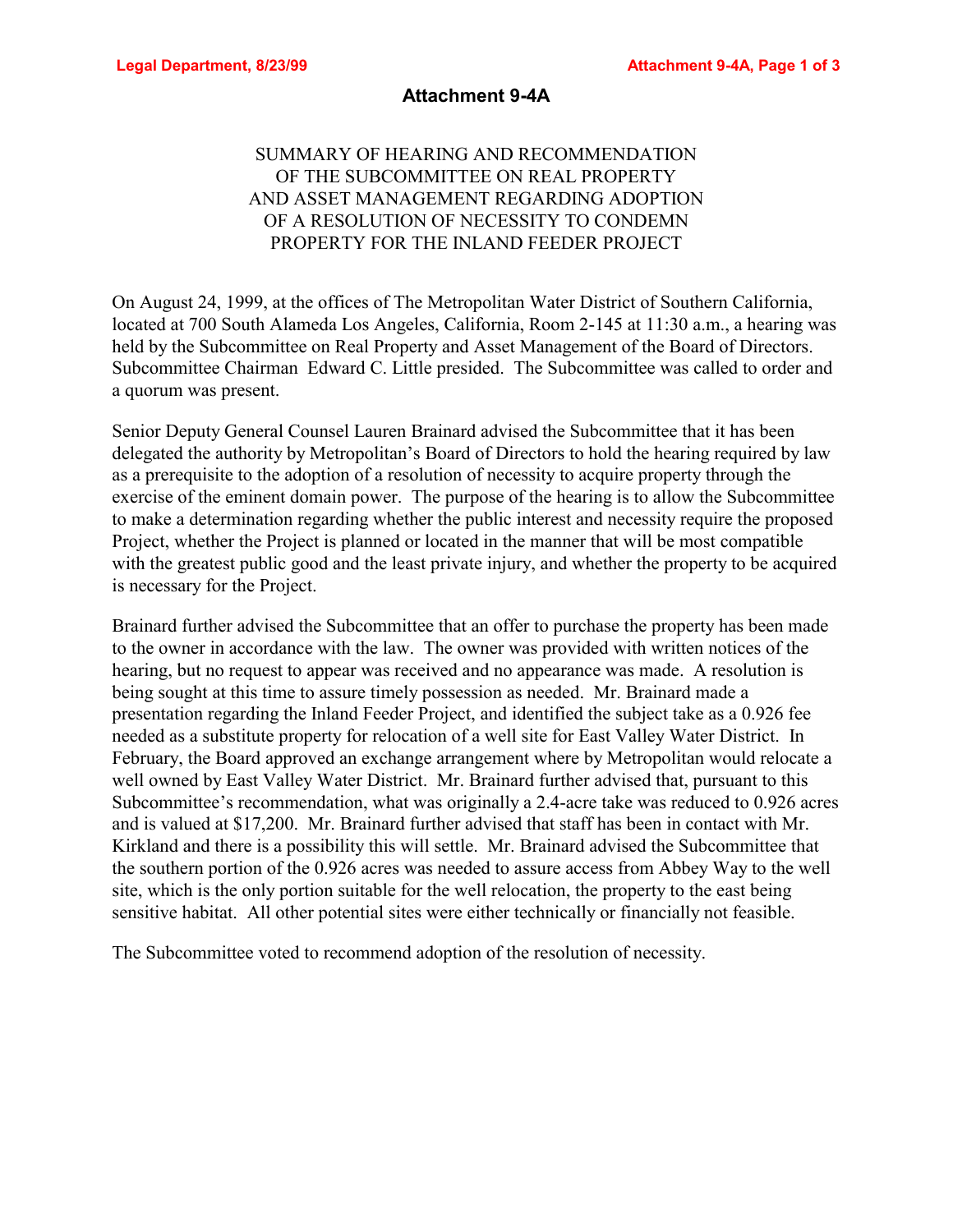#### **RESOLUTION**

## **A RESOLUTION OF THE BOARD OF DIRECTORS OF THE METROPOLITAN WATER DISTRICT OF SOUTHERN CALIFORNIA DIRECTING THE CONDEMNATION OF CERTAIN PROPERTY SITUATED IN THE COUNTY OF SAN BERNARDINO (INLAND FEEDER PROJECT)**

BE IT RESOLVED by the Board of Directors of The Metropolitan Water District of Southern California (the "District").

Section 1. The District's Board hereby finds and determines that the public interest and necessity require, for public use, the construction, operation and maintenance of water conveyance facilities ("Inland Feeder Project") in the County of San Bernardino for the transportation and distribution of water for use within the District's boundaries and that certain properties situated in the County of San Bernardino are necessary therefor.

Section 2. The real property to be acquired for the public use set forth in section 1, above, consists of a parcel of land described in **Exhibits A** attached hereto and incorporated herein by reference and shown on **Exhibits B** attached hereto and incorporated herein by reference.

Section 3. The District's Board hereby declares its intention to acquire the fee property described in **Exhibits A and B** attached, by proceedings in eminent domain as authorized by the Metropolitan Water District Act (Stats. 1969, Ch. 209, as amended), namely West's Water Code Appendix Section 109-141.

Section 4. The District's Board hereby finds and determines that the proposed Project is planned or located in the manner that will be most compatible with the greatest public good and the least private injury.

Section 5. The District's Board hereby finds and determines that the property described in **Exhibits A and B** attached hereto is necessary for the proposed Project because it is required to be used as "substitute property" for "necessary property" pursuant to Code of Civil Procedure sections 1240.320 and 1240.333 as defined at Code of Civil Procedure section 1240.310.

Section 6. The District's Board hereby finds and determines that the offer required by Government Code section 7267.2 has been made to the owner(s) of record of the property described in **Exhibits A and B**, attached hereto.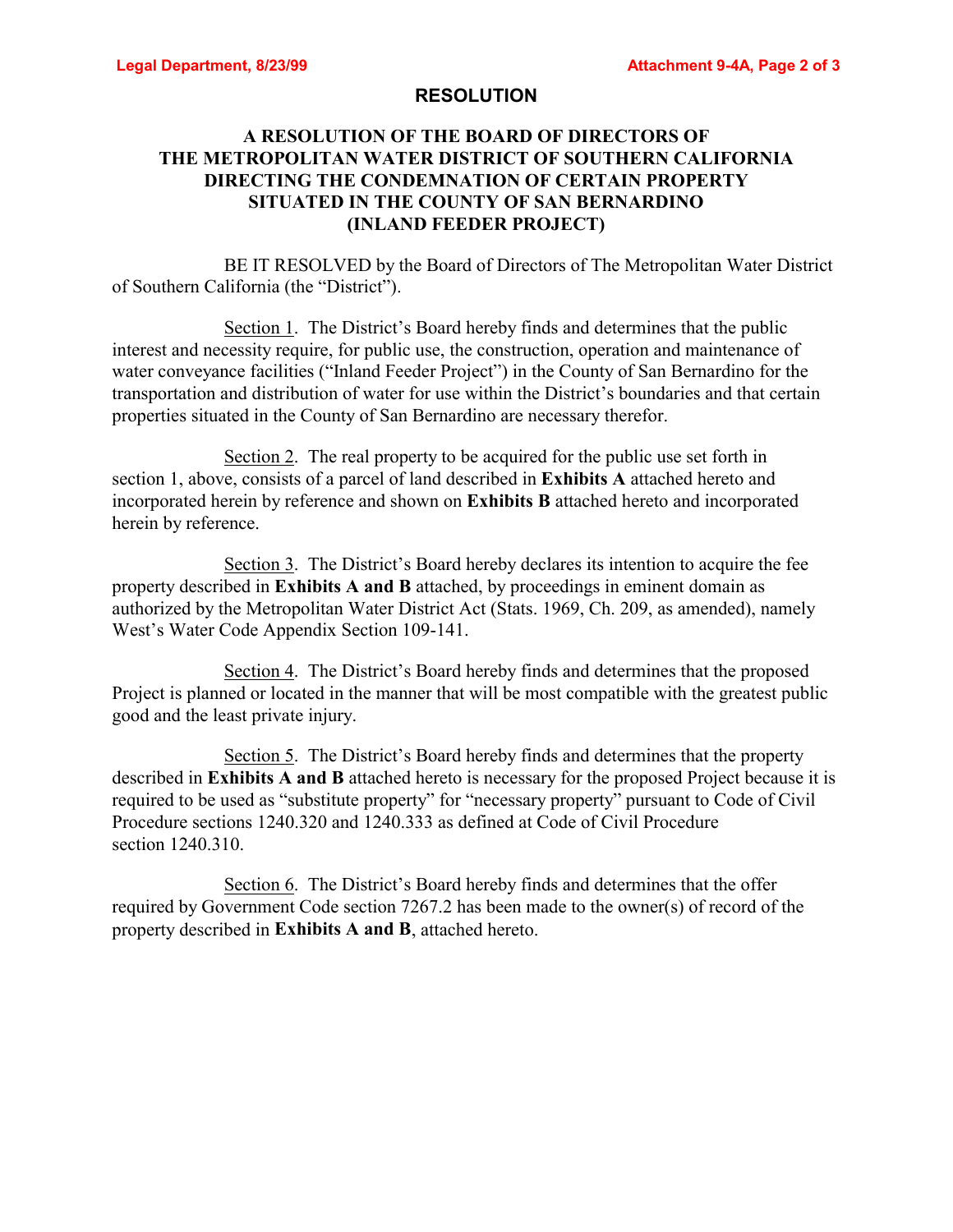Section 7. The District's General Counsel is hereby directed to commence proceedings in the Superior Court of California, County of San Bernardino for the purpose of condemning and acquiring the property described in **Exhibits A and B** attached hereto, and to take such steps as may be necessary to secure an order of court permitting the District to take possession of the property described in **Exhibits A and B** attached hereto for the uses and purposes herein described. He is authorized to take such actions and steps as he deems necessary in connection with such proceedings, including the amending of the complaint to reduce the extent of the take to be acquired so as to reduce the compensation payable in the action where such change could not substantially impair the construction and operation of the said public works, and to incur expenses necessary and incidental to the action.

I HEREBY CERTIFY that the foregoing resolution was adopted at the meeting of the Board of Directors of The Metropolitan Water District of Southern California held the 14th day of September, 1999, by vote of two-thirds of all its members, and I further certify that the foregoing is a full, true and correct copy of the resolution.

> Executive Secretary The Metropolitan Water District of Southern California

 $\mathcal{L}_\text{max}$  and  $\mathcal{L}_\text{max}$  and  $\mathcal{L}_\text{max}$  and  $\mathcal{L}_\text{max}$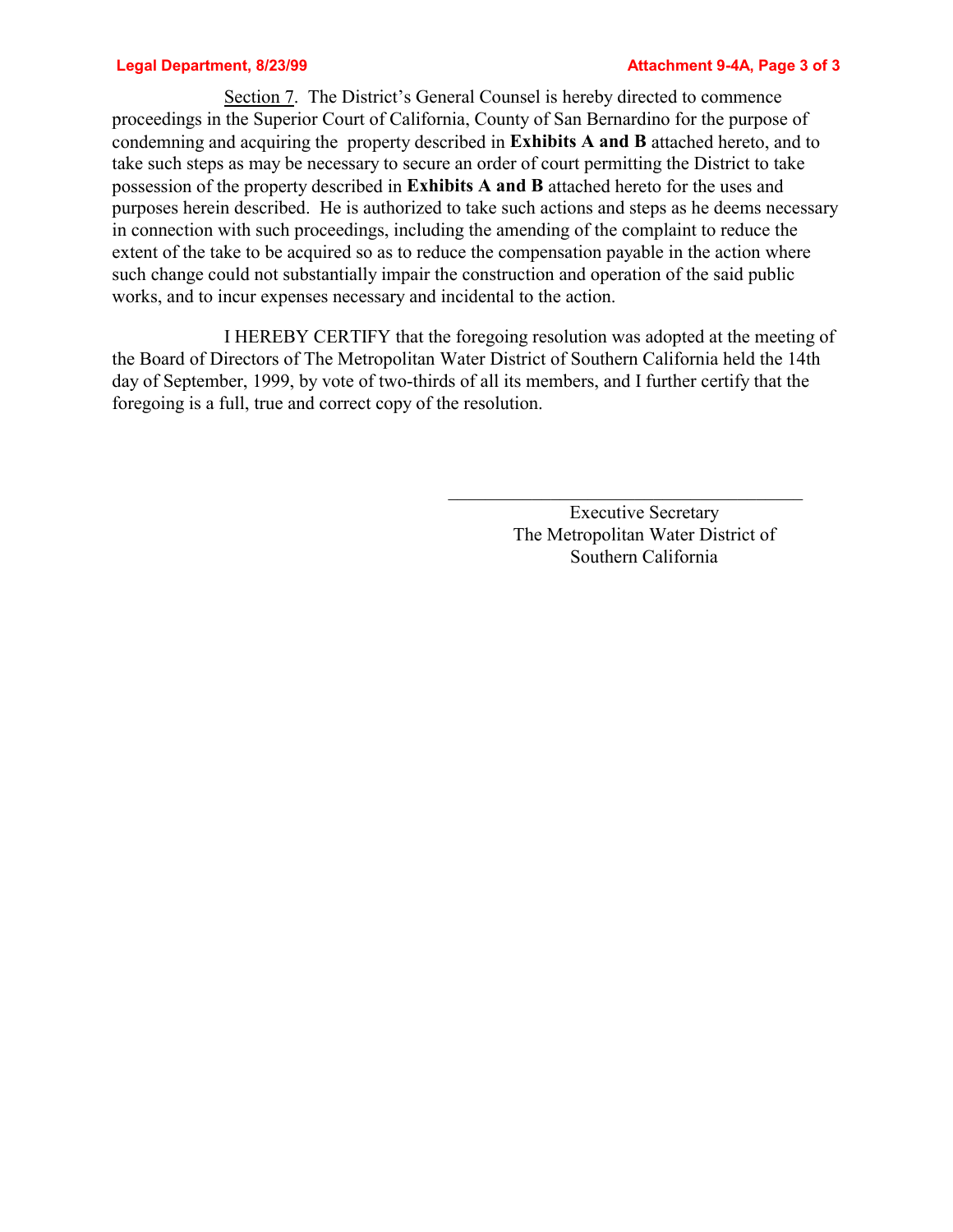**Exhibit A**

**The following page is an attachment to**

**Board Letter 9-4**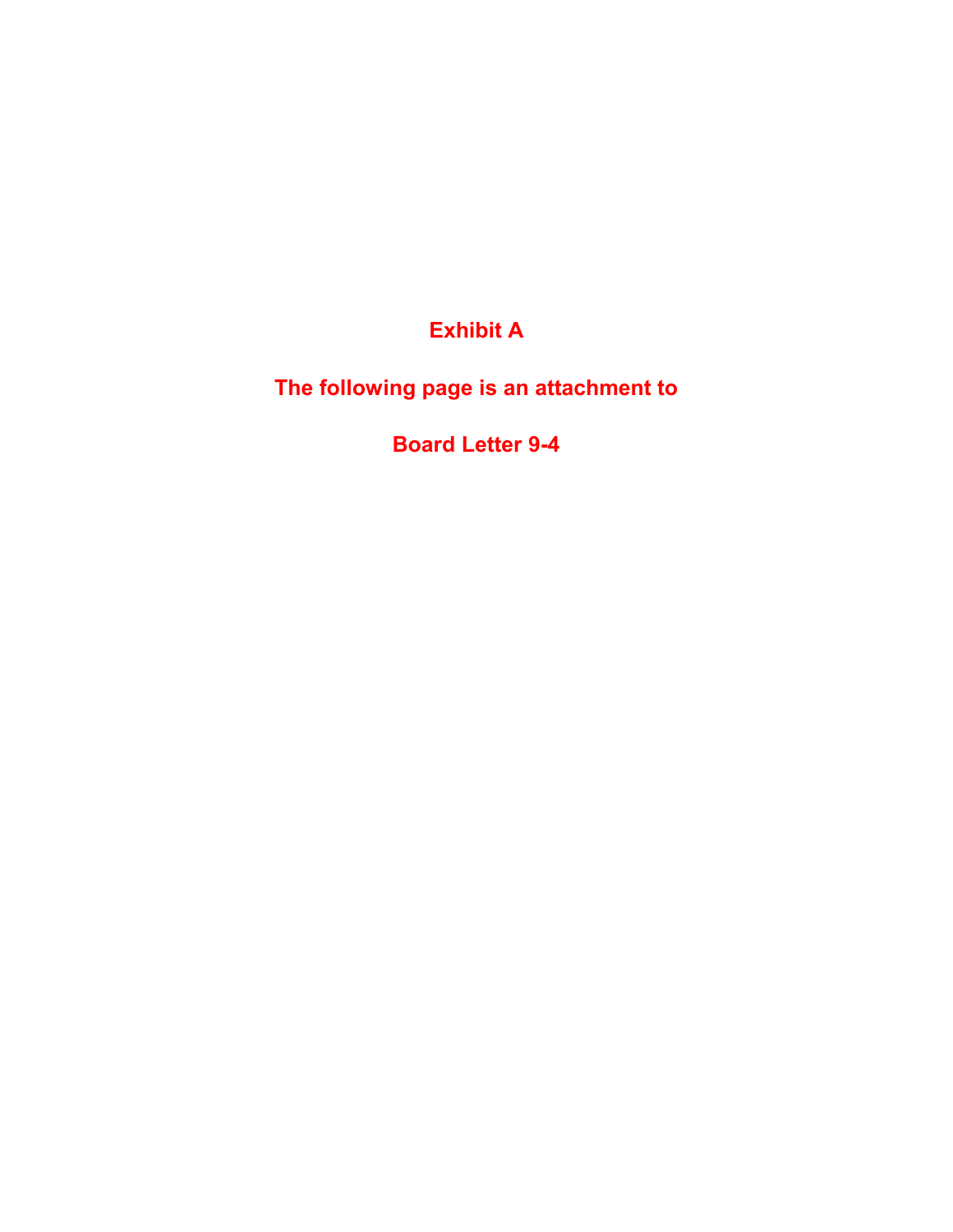#### EXHIBIT A

INFED1-28-150 (Grant Deed) Ruffen B. Kirkland

All that portion of the east 20 acres of the southeast quarter of the southwest quarter (SE1/4SW1/4) of Section 2, Township 1 South, Range 3 West, San Bernardino Meridian, in the City of Highland, County of San Bernardino, State of California, described as follows:

Beginning at a point on the southerly line of said SE1/4SW1/4, said point being N 89° 33' 29" W 105.88 feet from the southeast corner of said SE1/4SW1/4 as marked by a 2" iron pipe with brass cap, 2" above surface stamped "T1S - R3W- 1/4 S2/S11 L.S. 3018" as shown on Record of Survey filed in Book 105, pages 32 through 35, inclusive, of Record of Surveys, records of said County; thence continuing along said southerly line N 89° 33' 29" W 185.28 feet; thence N 00° 08' 37" E 157.48 feet; thence N 01° 55' 40" W 57.89 feet; thence parallel with the southerly line of said SE1/4SW1/4 S 89° 33' 29" E 191.00 feet; thence parallel with the easterly line of said east 20 acres S 01° 06' 29" W 215.33 feet to the point of beginning.

ALL AS SHOWN ON EXHIBIT "B" ATTACHED HERETO AND MADE A PART THEREOF.

PREPARED UNDER MY SUPERVISION

 $\frac{1}{2}$ /29

Wiseman, P.L.S. 6241

Date

R.B. P:\lega\\28\150.doc

Page 1 of 1

**END OF DESCRIPTION** 

July 12, 1999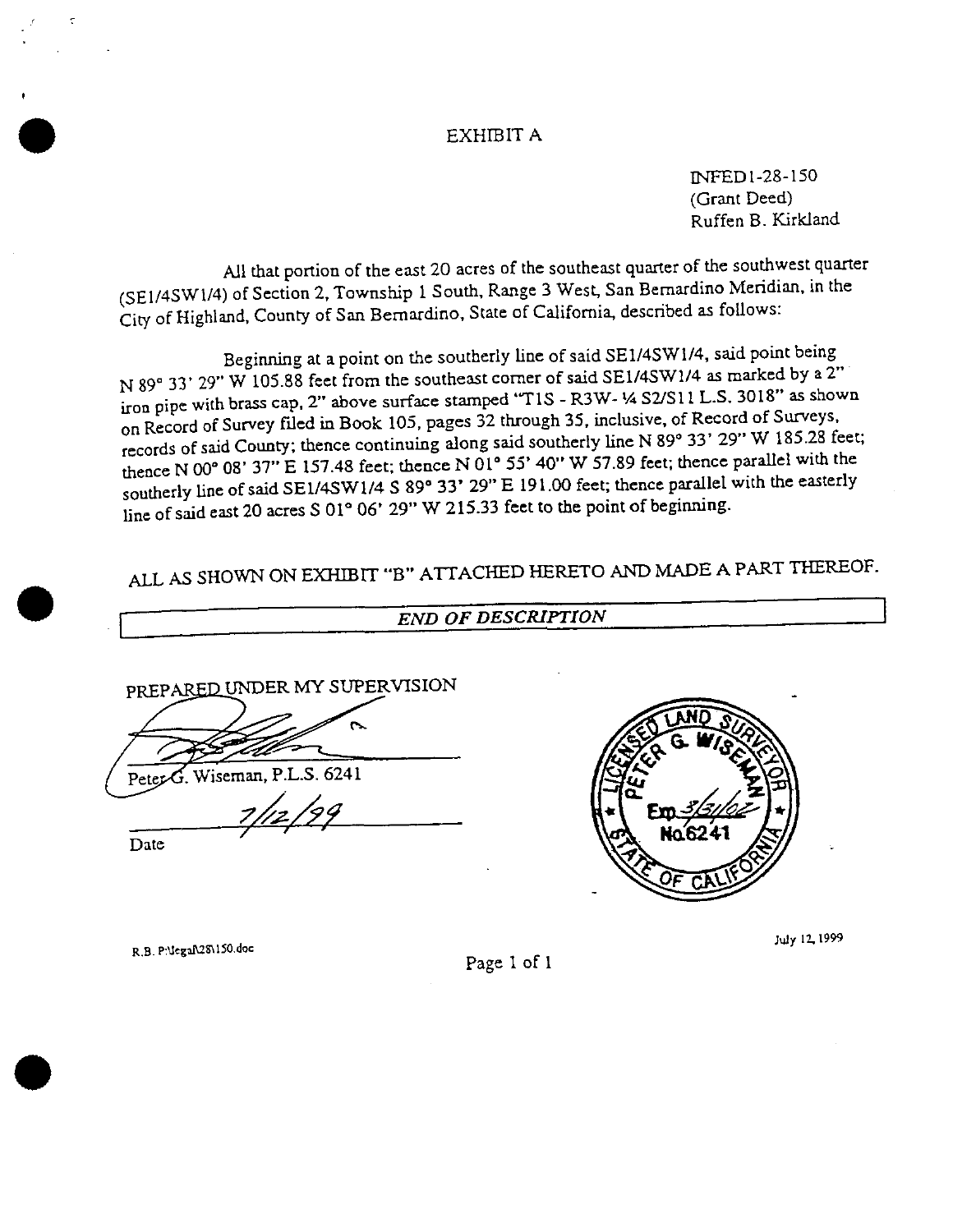**Exhibit B**

**The following page is an attachment to**

**Board Letter 9-4**